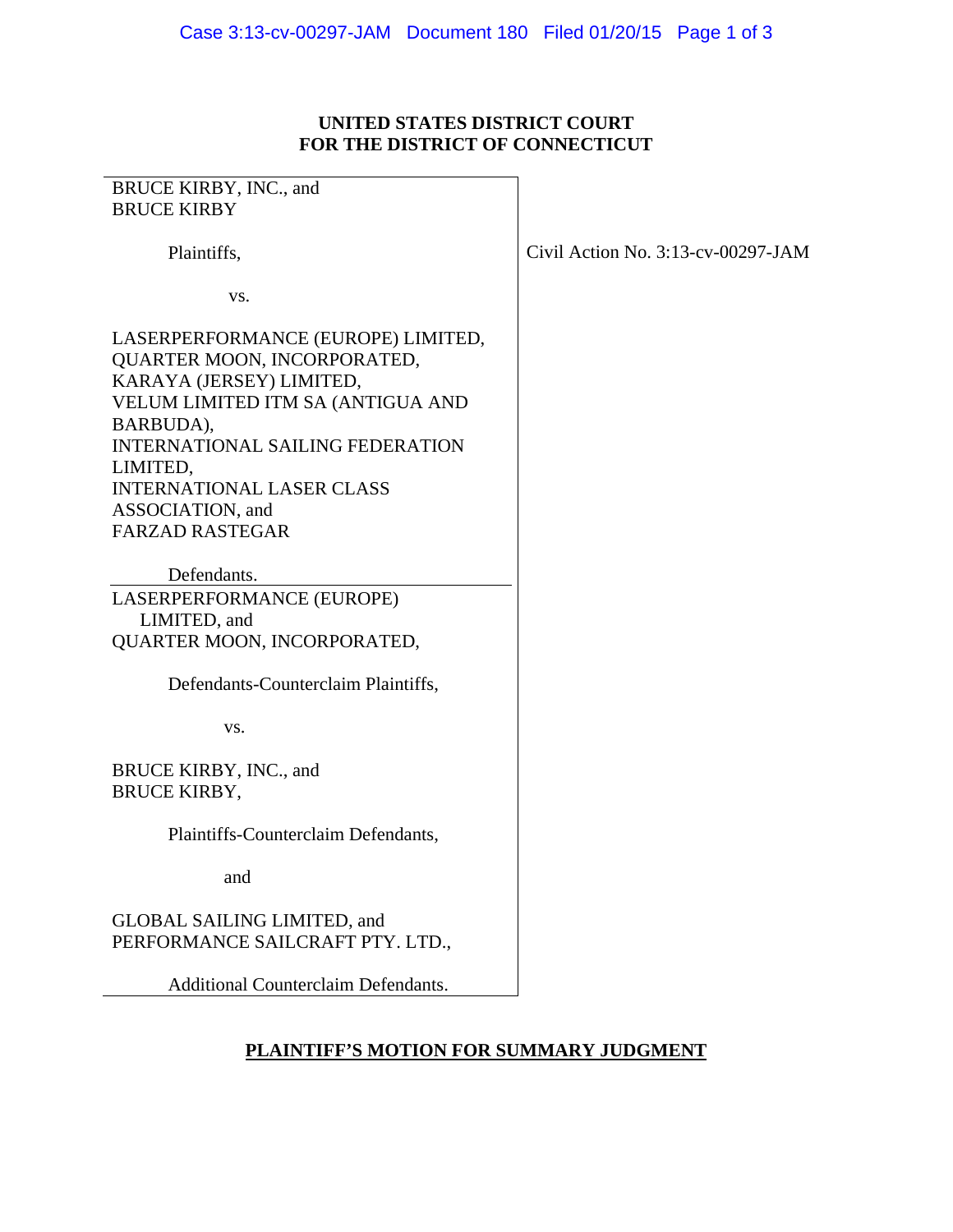## Case 3:13-cv-00297-JAM Document 180 Filed 01/20/15 Page 2 of 3

Plaintiffs Bruce Kirby and Bruce Kirby, Inc. ("Plaintiff" or "Kirby") move pursuant to Rule 56 of the Federal Rules of Civil Procedure for summary judgment dismissing Defendant Quarter Moon, Inc.'s and Defendant Laser Performance (Europe) Ltd.'s (collectively and individually "Defendant" or "Laser Performance")<sup>1</sup> third, fourth, fifth, sixth, seventh, eighth, and, ninth counterclaims.

In support of this motion, Plaintiff is concurrently submitting herewith a Supporting Memorandum of Law, the Declaration of Walter B. Welsh, Esq., and a Local Rule 56(a)(1) Statement.

Respectfully submitted,

January 20, 2015 */s/ Andy I. Corea*  Wesley W. Whitmyer, Jr., ct03509 Andy I. Corea, ct25925 Walter B. Welsh, ct01220 ST. ONGE STEWARD JOHNSTON & REENS LLC 986 Bedford Street Stamford, Connecticut 06905-5619 Telephone: (203) 324-6155 Facsimile: (203) 327-1096 Email: acorea@ssjr.com; litigation@ssjr.com

> ATTORNEYS FOR PLAINTIFFS BRUCE KIRBY and BRUCE KIRBY, INC.

 1 Quarter Moon and LaserPerformance filed a joint answer and counterclaims *See* Doc. No. 40.